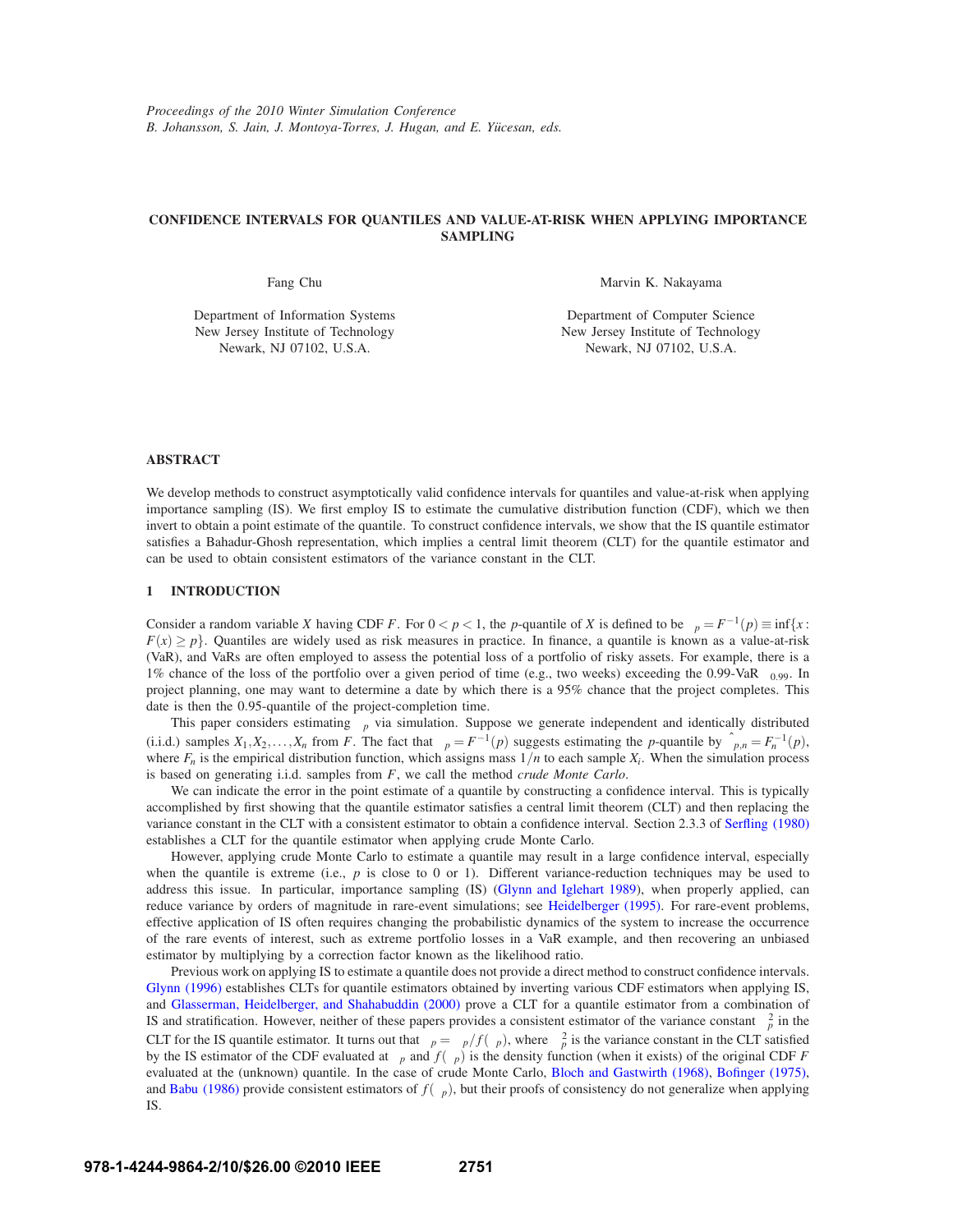In this article, we provide consistent estimators of  $\psi_p$  and  $\phi_p$  when applying IS, allowing the construction of asymptotically valid confidence intervals for  $\xi_p$ . We accomplish this by first showing that the IS quantile estimator satisfies Ghosh's (1971) weaker form of a Bahadur (1966) representation, which we call a Bahadur-Ghosh representation. The Bahadur-Ghosh representation not only leads to a consistent estimator of  $f(\xi_p)$  but also implies a CLT for the IS quantile estimator under weaker conditions than those used in Glynn (1996) and Glasserman, Heidelberger, and Shahabuddin (2000). (We recently discovered that, independent of our work, the work of Sun and Hong 2010 establishes, under a stronger set of conditions, a stronger form of a Bahadur representation for the IS quantile estimator, which they use to prove a CLT. However, the particular representation they derive does not permit estimating  $f(\xi_p)$ .)

The rest of the article has the following organization. Section 2 reviews methods for estimating quantiles and the Bahadur-Ghosh representation for crude Monte Carlo. Section 3 establishes the Bahadur-Ghosh representation for IS quantile estimators and presents our methods to construct confidence intervals. Section 4 contains an empirical study of the finite-sample behavior of the confidence intervals for two stochastic models. We provide some concluding remarks in Section 5. All the proofs of our results can be found in Chu and Nakayama (2010).

## **2 QUANTILE ESTIMATION AND BAHADUR-GHOSH REPRESENTATION FOR CRUDE MONTE CARLO**

For crude Monte Carlo, estimating quantiles typically entails first generating i.i.d. samples *X*1,*X*2,...,*Xn* from distribution *F*. Then, the empirical CDF  $F_n$  is defined as

$$
F_n(x) = \frac{1}{n} \sum_{i=1}^n I(X_i \le x),
$$
\n(1)

where  $I(A)$  is the indicator function of a set A, which assumes value 1 on A and 0 on its complement. Inverting  $F_n$ results in the *p*-quantile estimator  $\hat{\xi}_{p,n} = F_n^{-1}(p)$ . An equivalent way of computing  $\hat{\xi}_{p,n}$  is to first sort the *n* samples in ascending order as  $X_{(1)} \leq X_{(2)} \leq \cdots \leq X_{(n)}$ , and then set  $\hat{\xi}_{p,n} = X_{(\lceil np \rceil)}$ , where  $\lceil \cdot \rceil$  is the round-up function.

Consider the following heuristic argument. When the sample size *n* is large, we have  $F_n \approx F$ , so  $\hat{\xi}_{p,n} \approx \xi_p$ . Thus, since  $p = F(\xi_p)$ , a Taylor approximation shows

$$
p \approx F(\hat{\xi}_{p,n}) \approx F(\xi_p) + f(\xi_p)(\hat{\xi}_{p,n} - \xi_p) \approx F_n(\xi_p) + f(\xi_p)(\hat{\xi}_{p,n} - \xi_p)
$$

because  $F_n(\xi_p) \approx F(\xi_p)$ . Hence,  $\xi_{p,n} \approx \xi_p - (F_n(\xi_p) - p)/f(\xi_p)$ .<br>Making the above heuristic argument rigorous, Bahadur (1966) proves the following holds under the assumption that  $f(\xi_p) > 0$  and the second derivative of *F* is bounded in a neighborhood of  $\xi_p$ :

$$
\hat{\xi}_{p,n} = \xi_p - \frac{F_n(\xi_p) - p}{f(\xi_p)} + R_n,\tag{2}
$$

where almost surely (a.s.),

$$
R_n = O(n^{-3/4} (\log n)^{1/2} (\log \log n)^{1/4}) \text{ as } n \to \infty.
$$
 (3)

By " $Y_n = O(g(n))$  a.s." we mean that there exists a set  $\Omega_0$  such that  $P(\Omega_0) = 1$  and for each  $\omega \in \Omega_0$ , there exists a constant  $B(\omega)$  such that  $|Y_n(\omega)| \leq B(\omega)g(n)$ , for *n* sufficiently large. Equations (2) and (3) are known as a *Bahadur representation*. To understand the implications of this result, let  $N(a,b^2)$  denote a normal random variable with mean *a* and variance  $b^2$ , and let ⇒ denote convergence in distribution (Billingsley 1995, Section 25). It is well known (e.g., Serfling 1980, Section 2.3.3) that  $\sqrt{n}(\hat{\xi}_{p,n} - \xi_p) \Rightarrow N(0, p(1-p)/f^2(\xi_p))$  as  $n \to \infty$ , and  $\sqrt{n}(p - F_n(\xi_p))/f(\xi_p)$  has the same weak limit since  $F_n(\xi_p)$  is the sample average of i.i.d. indicator functions  $I(X_i \leq \xi_p)$ , each with mean *p*. But the Bahadur representation goes further, showing the difference of the two quantities vanishes a.s., and it provides the rate at which this occurs. Thus, the Bahadur representation also sheds light onto why a quantile estimator, which is *not* a sample average, satisfies a CLT.

Ghosh (1971) establishes a weaker form of the Bahadur representation in (2) and (3). Requiring only that  $f(\xi_p) > 0$ , he shows that  $\hat{\xi}_{p_n,n} = F_n^{-1}(p_n)$  with  $p_n = p + O(n^{-1/2})$  satisfies

$$
\hat{\xi}_{p_n, n} = \xi_p - \frac{F_n(\xi_p) - p_n}{f(\xi_p)} + R'_n \tag{4}
$$

with

$$
\sqrt{n}R'_n \Rightarrow 0 \text{ as } n \to \infty. \tag{5}
$$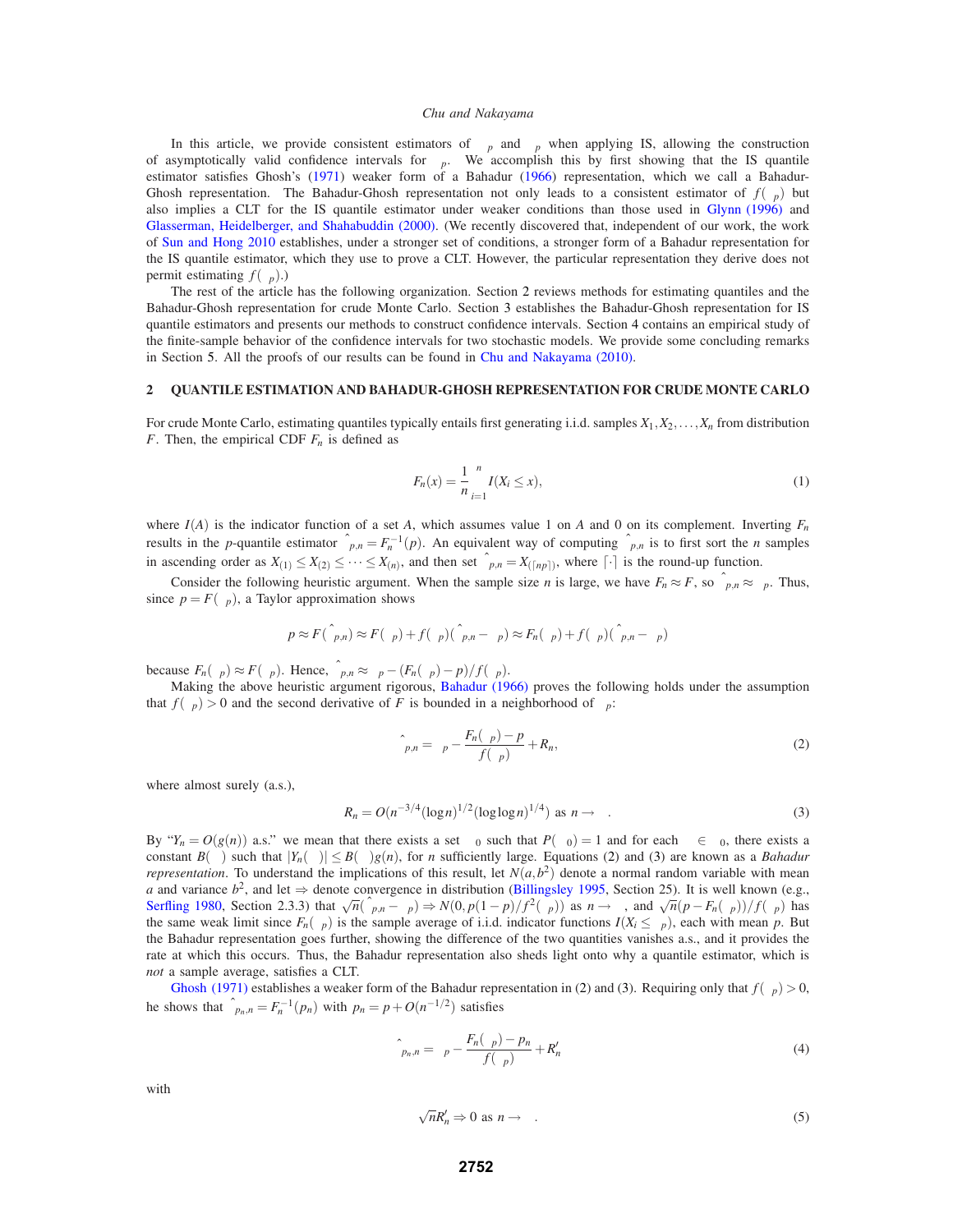We call (4) and (5) a *Bahadur-Ghosh representation*, which suffices for most applications, including ours. It is easy to see that the Bahadur-Ghosh representation also implies that  $\hat{\xi}_{p,n}$  satisfies a CLT (see Theorem 10.3 of David and Nagaraja 2003).

### **3 QUANTILE ESTIMATION USING IMPORTANCE SAMPLING**

Because crude Monte Carlo is sometimes inefficient for estimating quantiles, particularly extreme quantiles, we now consider using IS to estimate  $\xi_p$ , as in Glynn (1996). Let  $F_*$  be another CDF such that *F* is absolutely continuous with respect to  $F_*$  (p. 422 of Billingsley 1995). Define  $E_*$  to be expectation under CDF  $F_*$ . Also, let  $L(t) = F(dt)/F_*(dt)$ be the likelihood ratio at *t*. Then we can write

$$
F(x) = \int I(t \le x) F(dt) = \int I(t \le x) L(t) F_*(dt) = E_* [I(X \le x) L(X)].
$$

This then motivates estimating the CDF *F* via IS as follows. Generate i.i.d. samples  $X_1, \ldots, X_n$  from CDF  $F_*$  and the IS estimator of *F* is then

$$
\tilde{F}_n(x) = \frac{1}{n} \sum_{i=1}^n I(X_i \le x) L(X_i).
$$
\n(6)

(We will sometimes denote  $L(X)$  and  $L(X_i)$  by  $L$  and  $L_i$ , respectively, in the following.) Inverting  $\tilde{F}_n$  results in the IS quantile estimator. The following theorem shows that the IS quantile estimator satisfies a Bahadur-Ghosh representation.

**Theorem 1.** *Suppose*  $f(\xi_p) > 0$ *, and suppose there exists*  $\varepsilon > 0$  *and*  $\delta > 0$  *such that*  $E_*[I(X < \xi_p + \delta)L^{2+\varepsilon}] < \infty$ *. Then*  $\tilde{\xi}_{p_n,n} = \tilde{F}_n^{-1}(p_n)$  with  $p_n = p + O(n^{-1/2})$  satisfies

$$
\tilde{\xi}_{p_n,n} = \xi_p - \frac{\tilde{F}_n(\xi_p) - p_n}{f(\xi_p)} + \tilde{R}_n
$$
\n(7)

*with*

$$
\sqrt{n}\tilde{R}_n \Rightarrow 0 \text{ as } n \to \infty. \tag{8}
$$

As we noted in Section 1, Sun and Hong (2010) establish that the IS quantile estimator satisfies an a.s. Bahadur representation as in (2) and (3) under stronger assumptions. They further assume that the density *f* is positive and continuously differentiable in a neighborhood of  $\xi_p$  and that the likelihood ratio  $L(x)$  is bounded in a neighborhood of ξ*p*. Moreover, they do not examine the case of perturbed *pn*, which is essential in our approach for estimating 1/ *f*(ξ*p*), an important component in constructing a confidence interval for  $\xi_p$ .

It is straightforward to show that Theorem 1 implies  $\tilde{\xi}_{p,n} = \tilde{F}_n^{-1}(p)$  is a consistent estimator of  $\xi_p$ . Moreover,  $\tilde{\xi}_{p,n}$ satisfies the following CLT.

**Theorem 2.** *If the conditions in Theorem 1 hold, then*

$$
\frac{\sqrt{n}}{\kappa_p}(\tilde{\xi}_{p,n} - \xi_p) \Rightarrow N(0,1)
$$
\n(9)

*as*  $n \rightarrow \infty$ *, where*  $\kappa_p = \psi_p \phi_p$  *with*  $\phi_p = 1/f(\xi_p)$  *and* 

$$
\psi_p^2 = E_* \left[ I(X \le \xi_p) L^2 \right] - p^2. \tag{10}
$$

We allow for  $F_* \equiv F$ , in which case IS reduces to crude Monte Carlo, so Theorems 1 and 2 generalize previous results for crude Monte Carlo. Thus, the variance constant  $\kappa_p^2$  in (9) has the same basic form of  $\kappa_p = \psi_p \phi_p$  for both IS and crude Monte Carlo. The value of  $\psi_p$  differs for the two methods (and equals  $\sqrt{p(1-p)}$  for crude Monte Carlo), but  $\phi_p$  does not change. As a consequence, when estimating a quantile, choosing a change of measure for IS focuses on trying to reduce  $\psi_p$ .

If we have consistent estimates of  $\psi_p$  and  $\phi_p$ , then the CLT in Theorem 2 provides a way to construct a confidence interval for  $\xi_p$  when applying IS. It can be shown that  $\psi_p^2$  in (10) is the variance constant in the CLT for  $\tilde{F}_n(\xi_p)$ , and a natural estimator for  $\psi_p^2$  is

$$
\tilde{\psi}_{p,n}^2 = \left(\frac{1}{n}\sum_{i=1}^n I(X_i \le \tilde{\xi}_{p,n}) L_i^2\right) - p^2.
$$
\n(11)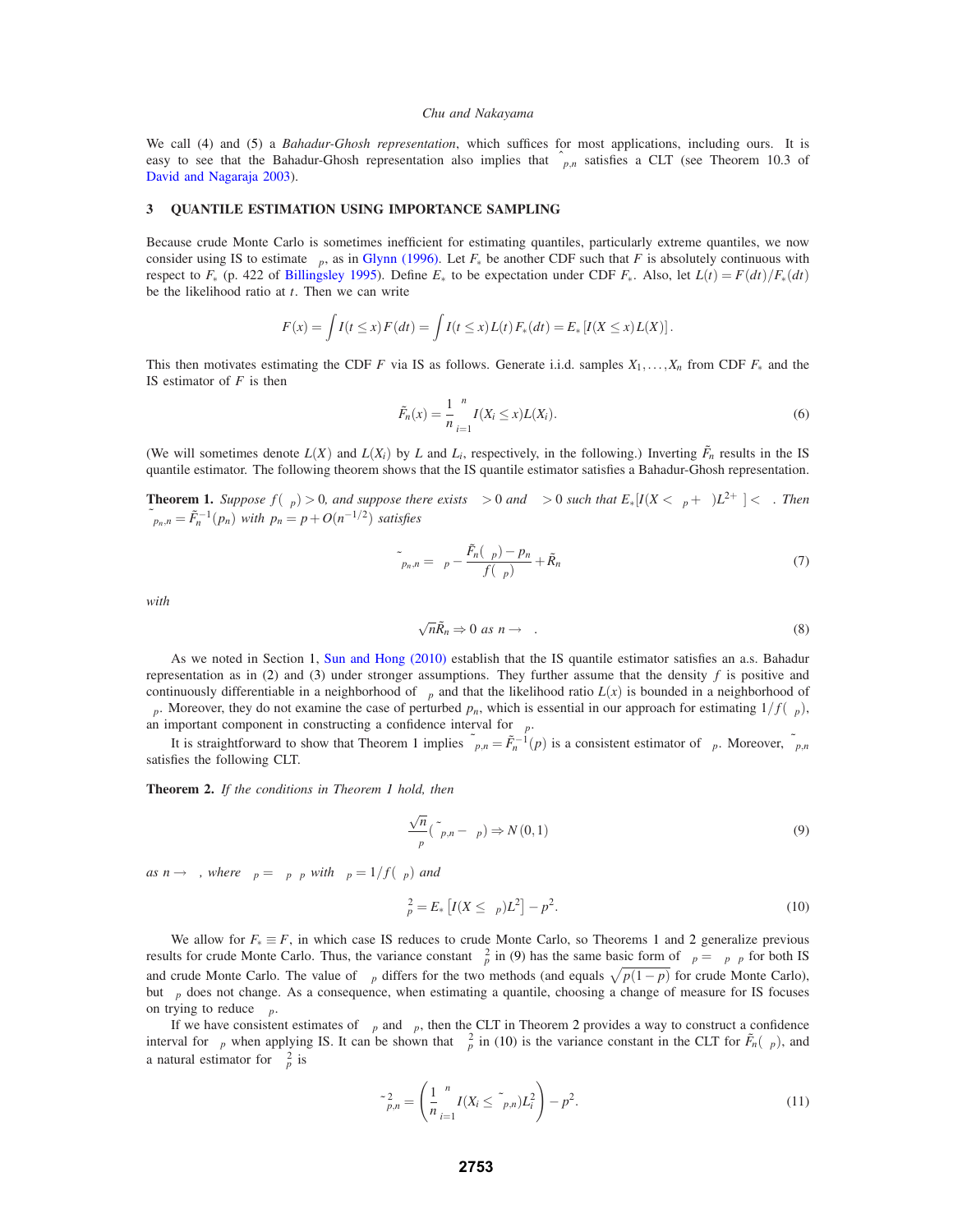To derive an estimator for  $\phi_p$ , we first note that  $\frac{d}{dp}F^{-1}(p) = 1/f(\xi_p) = \phi_p$  by the chain rule of differentiation, and we will estimate  $\phi_p$  using finite-difference estimators (e.g., Section 7.1 of Glasserman 2004). Let  $c \neq 0$  be any constant, and define

$$
\tilde{\phi}_{p,n,1}(c) = \frac{\tilde{F}_n^{-1}(p+cn^{-1/2}) - \tilde{F}_n^{-1}(p)}{cn^{-1/2}},
$$
\n(12)

$$
\tilde{\phi}_{p,n,2}(c) = \frac{\tilde{F}_n^{-1}(p+cn^{-1/2}) - \tilde{F}_n^{-1}(p-cn^{-1/2})}{2cn^{-1/2}}.
$$
\n(13)

Thus, for  $c > 0$  (resp.,  $c < 0$ ),  $\tilde{\phi}_{p,n,1}(c)$  is a forward (resp., backward) finite-difference estimator, and  $\tilde{\phi}_{p,n,2}(c)$  is a central finite-difference estimator. In addition, we can define other estimators of  $\phi_p$  through weighted combinations of the previous finite-difference estimators. Let  $c_1, \ldots, c_r$  and  $w_1, \ldots, w_r$  be any nonzero constants (some possibly negative) with  $\sum_{j=1}^{r} w_j = 1$ . Then we define combined estimators of  $\phi_p$  as

$$
\bar{\phi}_{p,n,i}(c_1,\ldots,c_r) = \sum_{j=1}^r w_j \,\tilde{\phi}_{p,n,i}(c_j), \text{ for } i = 1,2. \tag{14}
$$

The following theorem shows that  $\tilde{\psi}_{p,n}$  and all our estimators of  $\phi_p$  are consistent. We can thus consistently estimate  $\kappa_p = \psi_p \phi_p$  in (9) by taking the product of the consistent estimators of  $\psi_p$  and  $\phi_p$ . In addition, the CLT in (9) still holds when  $\kappa_p$  is replaced by its consistent estimator.

**Theorem 3.** *Assume the conditions of Theorem 1 hold. Then for any nonzero constants c and c*1,...,*cr,*

$$
\tilde{\phi}_{p,n,i}(c) \quad \Rightarrow \quad \phi_p,\tag{15}
$$

$$
\bar{\phi}_{p,n,i}(c_1,\ldots,c_r) \quad \Rightarrow \quad \phi_p,\tag{16}
$$

*as*  $n \rightarrow \infty$ *, for i* = 1,2*. Moreover,*  $\tilde{\psi}_{p,n} \Rightarrow \psi_p$  *as*  $n \rightarrow \infty$ *, and* 

$$
\frac{\sqrt{n}}{\tilde{\kappa}_{p,n}}(\tilde{\xi}_{p,n}-\xi_p)\Rightarrow N(0,1)
$$
\n(17)

as  $n \to \infty$ , with  $\tilde{\kappa}_{p,n} = \tilde{\psi}_{p,n} \tilde{\phi}_{p,n,i}(c)$  or  $\tilde{\kappa}_{p,n} = \tilde{\psi}_{p,n} \bar{\phi}_{p,n,i}(c_1,\ldots,c_r)$  for  $i = 1,2$ .

Hong (2009), Liu and Hong (2009) and Fu, Hong, and Hu (2009) develop consistent estimators for derivatives of quantiles with respect to certain model parameters, but their methods do not apply for estimating φ*<sup>p</sup>* (nor when using IS). Bloch and Gastwirth (1968) and Bofinger (1975) provide estimators of  $\phi_p$  analogous to  $\tilde{\phi}_{p,n,i}(c)$ ,  $i = 1,2$ , in (12) and (13) for crude Monte Carlo. Babu (1986) considers combining estimators of  $\phi_p$  as in (14) for crude Monte Carlo. However, the consistency proofs of the last three papers mentioned do not generalize to IS as they rely on expressing each sample  $X_i$  as  $X_i = F^{-1}(U_i)$  with  $U_i \sim \text{unif}[0,1]$ . Thus, in Chu and Nakayama (2010) we establish (15) and (16) via a different approach based on the Bahadur-Ghosh representation in (7) and (8).

The right tail of  $\tilde{F}_n$  in (6) may not behave as a proper CDF since it is possible that  $\lim_{x\to\infty} \tilde{F}_n(x) = a$  with  $a < 1$ or *a* > 1. To address this issue, Glynn (1996) also proposes another IS estimator of the CDF:

$$
\tilde{F}'_n(x) = 1 - \frac{1}{n} \sum_{i=1}^n I(X_i > x) L(X_i),\tag{18}
$$

which can be more effective when estimating the *p*-quantile when  $p \approx 1$ . The following two theorems, in which primed variables replace non-primed ones from before, show that quantile estimators based on inverting  $\tilde{F}'_n$  satisfy a Bahadur-Ghosh representation and a CLT.

**Theorem 4.** *Suppose*  $f(\xi_p) > 0$ *, and suppose there exists*  $\varepsilon > 0$  *and*  $\delta > 0$  *such that*  $E_*[I(X > \xi_p - \delta)L^{2+\varepsilon}] < \infty$ *. Then*  $\tilde{\xi}'_{p_n,n} = \tilde{F}'_n{}^{-1}(p_n)$  with  $p_n - p = O(n^{-1/2})$  satisfies the Bahadur-Ghosh representation in (7) and (8).

**Theorem 5.** *Under the conditions of Theorem 4,*  $\tilde{\xi}'_{p,n} = \tilde{F}'^{-1}_n(p)$  *satisfies the CLTs in (9) and (17), where* 

$$
\psi_p^2 = E_* \left[ I(X > \xi_p) L^2 \right] - (1 - p)^2,\tag{19}
$$

$$
\tilde{\psi}_{p,n}^{\prime 2} = \left(\frac{1}{n}\sum_{i=1}^{n} I(X_i > \tilde{\xi}_{p,n}^{\prime}) L_i^2\right) - (1-p)^2.
$$
\n(20)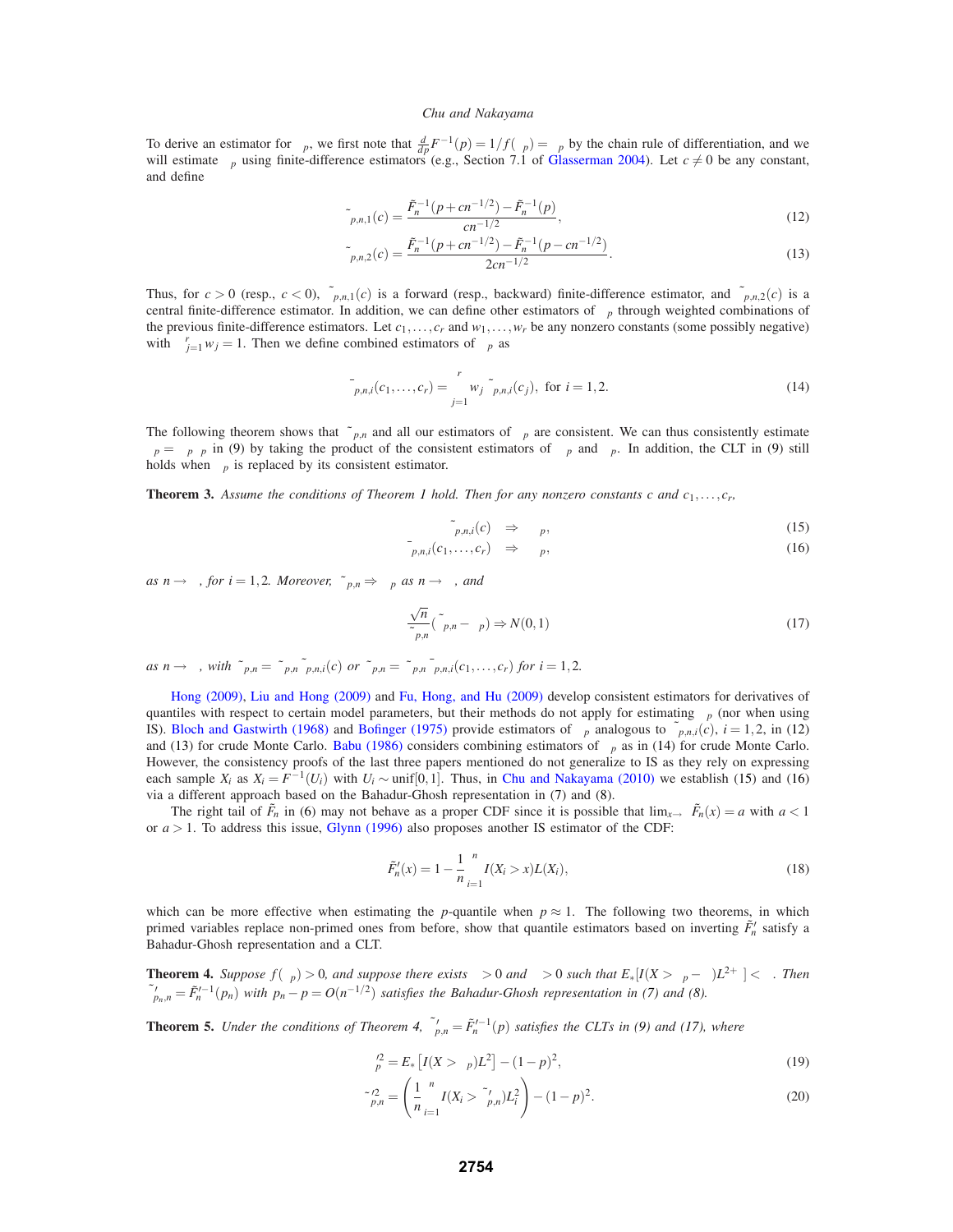Glynn (1996) and Glasserman, Heidelberger, and Shahabuddin (2000) establish CLTs analogous to (9), but they do not consider the CLT in (17) with estimated variance. Their proofs are based on the Berry-Esséen theorem (p. 33 of Serfling 1980), thus requiring the likelihood ratio to have a finite third moment, which is stronger than our assumptions in Theorems 2 and 5. Sun and Hong (2010) also prove the CLT in (9) (but not (17)) under the stronger conditions mentioned earlier after Theorem 1.

We now explain how to construct a  $100(1 - \alpha)\%$  confidence interval for  $\xi_p$ . First generate i.i.d. pairs  $(X_i, L_i)$ ,  $i = 1, \ldots, n$ , using  $F^*$ . Then sort  $X_1, X_2, \ldots, X_n$  in ascending order as  $X_{(1)} \le X_{(2)} \le \cdots \le X_{(n)}$ , where  $X_{(i)}$  denotes the *i*th smallest value, and let  $L^{(i)} = L(X_{(i)})$ . The algorithm now depends on whether we use the IS CDF estimator  $\tilde{F}_n$  in (6) or  $\tilde{F}'_n$  in (18). Glynn (1996) provides the following algorithms to invert these IS CDF estimators. If we work with  $\tilde{F}_n$ , then  $\tilde{F}_n^{-1}(q) = X_{(i_q)}$  for  $0 < q < 1$ , where  $i_q$  is the smallest integer for which  $\sum_{i=1}^{i_q} L^{(i)} \ge qn$ . The *p*-quantile estimator is  $\tilde{\xi}_{p,n} = \tilde{F}_n^{-1}(p)$ . We then compute  $\tilde{\kappa}_{p,n}$  in (17) in this case by taking the product of  $\bar{\phi}_{p,n,i}(c_1,\ldots,c_r)$  in (14) (for  $i=1$ or 2) and  $\tilde{\psi}_{p,n}$  from (11). (Note that (12) and (13) are special cases of (14) with  $r = 1$ , so we only consider (14).) Alternatively, if we instead use  $\tilde{F}'_n$  as the IS CDF estimator, then  $\tilde{F}'_n^{-1}(q) = X_{i'_{q}}$ , where  $i'_{q}$  is the greatest integer such that  $\sum_{i=i'_q}^{n} L^{(i)} \ge n(1-q)$ . In this case the *p*-quantile estimator is  $\tilde{\xi}_{p,n} = \tilde{F}_n^{(-1)}(p)$ , and we compute  $\tilde{\kappa}_{p,n}$  by taking the product of  $\bar{\phi}_{p,n,i}(c_1,\ldots,c_r)$  in (14) and  $\tilde{\psi}'_{p,n}$  from (20), where (14) (and (12) and (13)) now uses  $\tilde{F}'^{-1}_n$ . Finally, in either case an asymptotically valid 100(1 –  $\alpha$ )% confidence interval for  $\xi_p$  is  $(\tilde{\xi}_{p,n} \pm z_{1-\alpha/2} \tilde{\kappa}_{p,n}/\sqrt{n})$ , where  $z_\beta = \Phi^{-1}(\beta)$ and  $\Phi$  is the CDF of a  $N(0,1)$  random variable.

# **4 EMPIRICAL STUDY**

In the previous sections, we established the asymptotic validity of confidence intervals for  $\xi_p$  as the sample size  $n \to \infty$ . However, in practice, the parameter *n* has to be finite, so we ran experiments to study how the sample size *n* and the "smoothing parameter" *c* used in the finite-difference estimators in (12) and (13) affect the coverage of the resulting intervals.

We ran our experiments on two stochastic models: a normal distribution and a stochastic activity network, as specified in the subsequent sections. For both models we consider estimating the *p*-quantile for  $p \approx 1$ , so we work with the CDF estimator  $\tilde{F}'_n$  in (18) to obtain a quantile estimator and confidence intervals.

### **4.1 Normal Distribution**

The first set of experiments involves estimating the *p*-quantile  $\xi_p$  of a standard normal random variable *X*, so *F* is the standard normal CDF Φ. We might think of *X* as representing the loss in value of a portfolio over the next two weeks, so  $ξ<sub>p</sub>$  is the 100*p*% VaR. We obtain the IS distribution  $F_*$  by exponentially tilting *F* with tilting parameter  $θ$ , defined by  $F_*(dx) = e^{\theta x - \zeta(\theta)} F(dx)$ , where  $\zeta(\theta) = \ln(E[e^{\theta X}]) = \theta^2/2$  is the cumulant generating function of  $\Phi$ . It is straightforward to show that  $F_*$  is also normal with unit variance and mean  $\zeta'(\theta) = \theta$ , the derivative of  $\zeta(\theta)$ . The likelihood ratio is  $L(x) = F(dx)/F_*(dx) = \exp(-\theta x + \frac{\theta^2}{2})$ . To choose a value for  $\theta$ , consider the following approximation applied by Glynn (1996):  $P(X > x) \approx \exp(-x\theta_x + \zeta(\theta_x))$  for  $x \gg 0$ , where  $\theta_x$  is the root of the equation  $\zeta'(\theta_x) = x$ , so  $\theta_x = x$ . Since we are interested in *x* satisfying  $P(X > x) = 1 - p$  (i.e., the *p*-quantile), we arrive at the equation  $-\theta^2 + \theta^2/2 = \ln(1-p)$ . Solving for  $\theta$  gives  $\theta = \sqrt{-2\ln(1-p)} = \zeta'(\theta)$  as the mean of *F*<sub>\*</sub>.

## **4.2 Stochastic Activity Network**

The second model we consider is a stochastic activity network (SAN); SANs are often employed to model the project completion time in project planning. In this experiment, we use a simple SAN previously studied by Hsu and Nelson (1990). The SAN consists of 5 activities, whose durations  $A_1, \ldots, A_5$  are i.i.d. exponential random variables with mean 1. There are 3 paths in the SAN, and let  $D_1 = \{1,2\}$ ,  $D_2 = \{1,3,5\}$ , and  $D_3 = \{4,5\}$ , where  $D_j$  is the set of activities on path *j*. The length of the *j*th path is denoted by  $T_j = \sum_{i \in D_j} A_i$ . Let  $m_j$  be the number of activities on the *j*th path, which is also the mean of  $T_i$ . Set  $X = \max\{T_1, T_2, T_3\}$  as the length of the longest path, and we want to estimate the *p*-quantile of *X*. As noted by Hsu and Nelson (1990), the CDF of *X* is given by, for  $x \ge 0$ ,

$$
F(x) = 1 + (3 - 3x - x^2/2)e^{-x} + (-3 - 3x + x^2/2)e^{-2x} - e^{-3x},
$$

whose density  $f(x)$  is positive for all  $x \ge 0$ .

We now describe how we use IS to estimate ξ*p*. Our change of measure for IS is a modification of an approach developed in Juneja, Karandikar, and Shahabuddin (2007). The basic idea is to use a mixture of three distributions, each defined by exponentially tilting one path length  $T_i$  and not changing the distributions of the durations of activities not on that path. Specifically, define  $f_i$  to be the density function of  $A_i$ , so  $f_i(t) = e^{-t}$  for  $t \ge 0$  for each  $i = 1, \ldots, 5$ . Define  $f_i^{\theta}$  to be the exponentially tilted version of  $f_i$  under tilting parameter  $\theta$ , so  $f_i^{\theta}(t) = e^{\theta t - \chi_i(\theta)} f_i(t)$ , where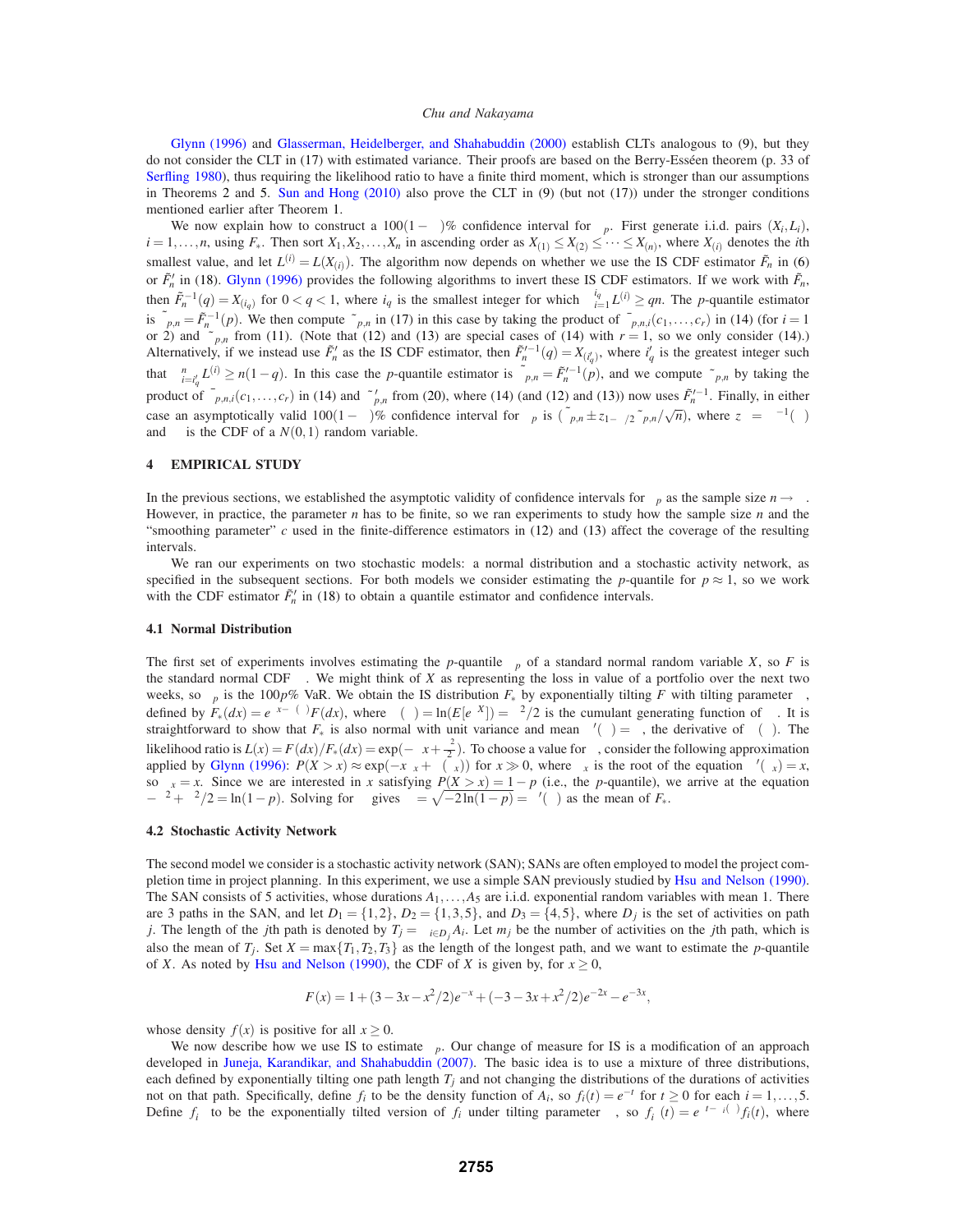$\chi_i(\theta) = \ln E[e^{\theta A_i}] = -\ln(1-\theta)$  is the cumulant generating function of  $A_i$ , which exists for  $\theta < 1$ . It is simple to show that  $f_i^{\theta}$  is the density of an exponential with rate 1− $\theta$ . For each  $j = 1, 2, 3$ , define a probability measure  $P_j$  such that each  $A_i$  has density  $f_i^{\theta_j}$  when  $i \in D_j$  and density  $f_i$  when  $i \notin D_j$ , where  $\theta_j$  denotes  $P_j$ 's tilting parameter, which we specify later. The  $A_i$ ,  $i = 1, \ldots, 5$ , are mutually independent under each measure  $P_j$ . Now define the IS measure  $P_*$  to be the mixture of the  $P_j$  using positive weights  $\alpha_j$  (specified later) satisfying  $\sum_{j=1}^3 \alpha_j = 1$ ; i.e.,  $P_*(B) = \sum_{j=1}^3 \alpha_j P_j(B)$ for any event *B*. The likelihood ratio is then

$$
L = \left[\sum_{j=1}^{3} \alpha_j \exp(\theta_j T_j - \zeta_j(\theta_j))\right]^{-1},\tag{21}
$$

where  $\zeta_j(\theta) = \sum_{i \in D_j} \chi_i(\theta) = -m_j \ln(1-\theta)$  is the cumulant generating function of *T<sub>j</sub>*.

To compute the tilting parameter  $\theta_j$  used with measure  $P_j$ , we apply an idea outlined by Glynn (1996). The approach is based on large-deviations theory, which suggests that under certain conditions,

$$
P(T_j > x) \approx \exp(-x\theta_x + \zeta_j(\theta_x))
$$
\n(22)

for  $x \gg E[T_j] = m_j$ , where  $\theta_x$  is the root of the equation  $\zeta'_j(\theta_x) = x$  and prime denotes derivative, so  $\zeta'_j(\theta) = m_j/(1-\theta)$ . Since we are interested in the *p*-quantile, we equate the right side of (22) to  $1 - p$ . This yields  $-\zeta_j'(\theta)\theta + \zeta_j(\theta) = \ln(1-p)$ , and we take  $\theta_j$  to be its root. Also, we get  $\zeta'(\theta_j) = m_j/(1-\theta_j)$  as a (crude) approximation for the *p*-quantile of  $T_j$ when *p* is close to 1.

We now modify a heuristic in Juneja, Karandikar, and Shahabuddin (2007) to obtain the mixture weights  $\alpha_j$  used to define  $P_{*}$ . We want the variance in (19) to be small, and the idea is to select the  $\alpha_i$  to minimize an upper bound for an approximation to the second moment  $b \equiv E_*[I(X > \xi_p)L^2]$  from (19). Since  $\zeta'_j(\theta_j)$  is roughly equal to the *p*-quantile of *T<sub>j</sub>* and since  $X = \max_j T_j$ , we first approximate  $\xi_p$  via  $\bar{\xi}_p \equiv \max_j \zeta'_j(\theta_j)$ . This then leads to approximating *b* by  $E_*[I(X > \bar{\xi}_p)L^2]$ , which we now want to bound from above. Let  $K_j = \exp(-\theta_j \bar{\xi}_p + \zeta_j(\theta_j))$ , so (21) implies  $L \leq K_j/\alpha_j$ for  $\theta_j > 0$  when  $T_j > \bar{\xi}_p$ . Hence, since  $\{X > \bar{\xi}_p\} = \bigcup_{j=1}^3 {T_j > \bar{\xi}_p}$ , we get

$$
E_*[I(X > \bar{\xi}_p)L^2] \le \left(\max_{j=1,2,3} \frac{K_j}{\alpha_j}\right)^2.
$$
 (23)

We then choose  $\alpha_j$  to minimize our upper bound in (23), subject to  $\sum_{j=1}^{3} \alpha_j = 1$ , which results in  $\alpha_j = K_j / \sum_{s=1}^{3} K_s$ .

### **4.3 Choosing the Smoothing Parameter** *c*

Recall the estimators of  $\phi_p$  in (12) and (13), where specifying different values of *c* results in different estimators of  $\phi_p$  and hence different confidence intervals. We now discuss some recommendations to select *c* for the central finite-difference estimator in (13). We consider two criteria for choosing *c*. One is to minimize the coverage error of the resulting confidence interval for  $\xi_p$ ; the other minimizes the mean-square error (MSE) of the estimator of  $\phi_p$ . In the case of crude Monte Carlo, Hall and Sheather (1988) and Bofinger (1975) have carried out asymptotic analyses regarding these two issues, which, when applied in our context, suggest selecting *c* as large as possible when *n* is large; see Chu and Nakayama (2010) for further details.

When combining different values of  $c$  as in (14), we can use a recommendation on p. 384 of Glasserman (2004) developed for reducing the bias of finite-difference estimators of a derivative of a mean. The suggestion is to combine *r* = 2 values  $c_1$  and  $c_2$  in (14) with  $c_2 = 2c_1$ ,  $w_1 = 4/3$  and  $w_2 = -1/3$ .

# **4.4 Discussion of Empirical Results**

In all our experiments we let the sample size  $n = 100 \times 4^{j}$  for  $0 \le j \le 4$ . Also, we varied the smoothing parameter between  $c = 0.025$  and  $c = 1$ , using different values in different experiments. Two boundary conditions arise from (13) and (12) that govern the allowable values of  $(c, n)$  pairs. First we need  $0 \leq p + cn^{-1/2} \leq 1$  to ensure  $\tilde{F}'^{-1}$  is evaluated at a value corresponding to a probability. Also, we require  $|n \times c/\sqrt{n}| \ge 1$  so that  $\tilde{F}_n^{r-1}(p + cn^{-1/2})$  and  $\tilde{F}_n^{r-1}(p)$  in (12) return different order statistics. In all cases we constructed confidence intervals having nominal level  $1 - \alpha = 0.9$ , and we estimated coverages and average half-widths using  $m = 10<sup>4</sup>$  independent replications.

Figures 1–3 plot coverage as a function of *n* for different values of *c* when using the central finite-difference estimator of  $\phi_p$  from (13). Figure 1 presents the results when applying crude Monte Carlo to the normal distribution (left) and the SAN (right), both for  $p = 0.95$ . Figure 2 shows the results when applying IS to the normal distribution for  $p = 0.95$  (left) and  $p = 0.99$  (right). Figure 3 is for applying IS to the SAN model for  $p = 0.95$  (left) and  $p = 0.99$  (right). The figures show the coverage levels are converging to the nominal level as *n* grows for each fixed *c*, demonstrating the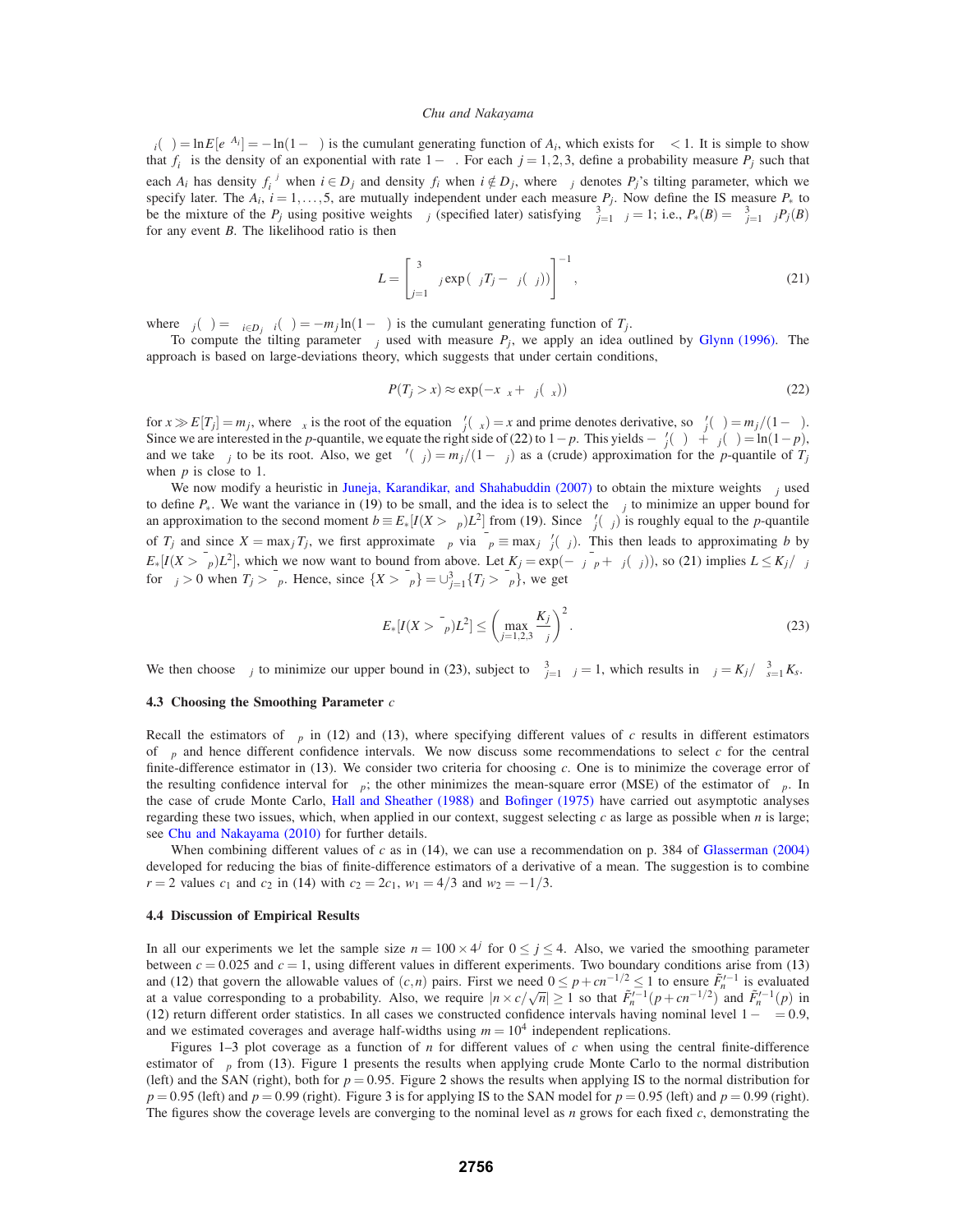asymptotic validity of our confidence intervals. When *n* is large, larger values of *c* seem to result in better coverage. This agrees with the recommendations in Section 4.3 to choose large *c* when applying crude Monte Carlo, so the same suggestion also may be appropriate when applying IS. When *n* is small, larger *c* also leads to larger coverage but not necessarily closer to the nominal level of 0.9. Thus, the recommendations for choosing large *c* require large sample sizes *n*.



Figure 1: Coverage for CMC for the normal (left) and for the SAN (right) for  $p = 0.95$ .



Figure 2: Coverage for IS for the normal when  $p = 0.95$  (left) and  $p = 0.99$  (right).



Figure 3: Coverage for IS for the SAN when  $p = 0.95$  (left) and  $p = 0.99$  (right).

Tables 1–6 provide additional results from our experiments for  $c = 0.1$  and  $c = 0.2$ . Tables 1 and 4 are for the normal model and the SAN, respectively, when applying crude Monte Carlo. Tables 2 and 3 are for the normal model with IS for  $p = 0.95$  and 0.99, respectively, and Tables 5 and 6 contain results for the SAN when applying IS for *p* = 0.95 and 0.99, respectively. In each table the first column gives the sample size *n*. The next three columns give the results for the central, forward and backward finite-difference estimators of  $\phi_p$  from (13) and (12), abbreviated as CFD, FFD and BFD, respectively, for  $c = 0.1$ . Columns 5–7 present the same for  $c = 0.2$ . Each sample size *n* corresponds to two rows: the first gives the coverage and the second provides the average half-width of the confidence intervals. Overall, BFD seems to produce the worst coverage levels of the three estimators. Also, CFD slightly outperforms FFD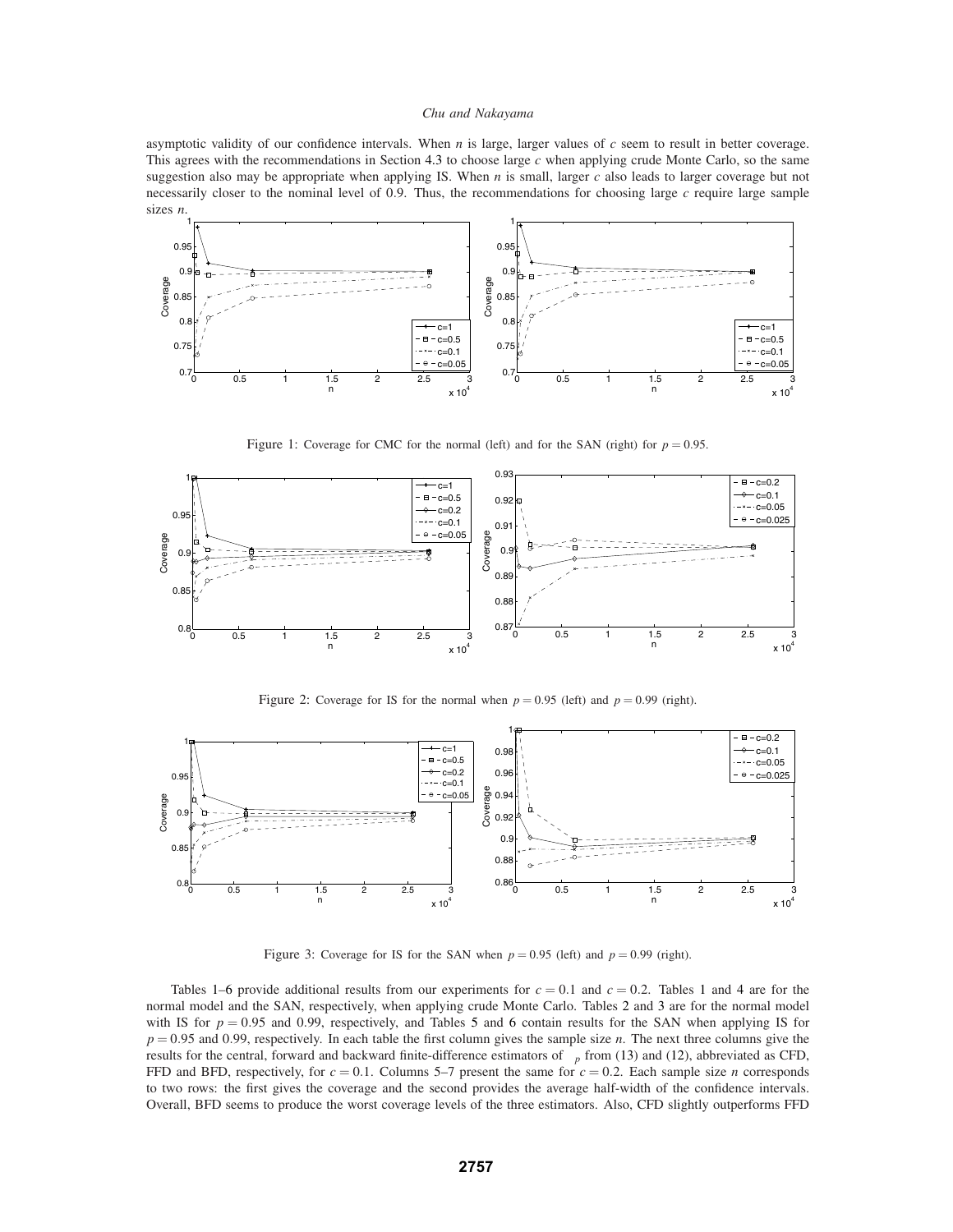for most cases, which complements analysis in Section 7.1 of (Glasserman 2004) showing that central finite-difference estimators of the derivative of a mean have asymptotically smaller MSE than forward estimators. In addition, the confidence intervals for IS have smaller half-widths than those for crude Monte Carlo, indicating IS reduces variance.

|                  |            | $c=0.1$    |            |            | $c = 0.2$ |            |             |          |         |
|------------------|------------|------------|------------|------------|-----------|------------|-------------|----------|---------|
| $\boldsymbol{n}$ | <b>CFD</b> | <b>FFD</b> | <b>BFD</b> | <b>CFD</b> | FFD       | <b>BFD</b> | $\varphi_D$ | Batching | Mean    |
| 100              | 0.733      | 0.659      | 0.623      | 0.801      | 0.778     | 0.690      | 0.903       | 0.629    | 0.894   |
|                  | (0.324)    | (0.345)    | (0.303)    | (0.331)    | (0.378)   | (0.285)    | (0.348)     | (0.331)  | (0.164) |
| 400              | 0.804      | 0.749      | 0.725      | 0.848      | 0.828     | 0.786      | 0.900       | 0.642    | 0.898   |
|                  | (0.169)    | (0.174)    | (0.164)    | (0.171)    | (0.184)   | (0.159)    | (0.174)     | (0.171)  | (0.082) |
| 1600             | 0.849      | 0.822      | 0.807      | 0.894      | 0.865     | 0.843      | 0.899       | 0.833    | 0.899   |
|                  | (0.087)    | (0.088)    | (0.086)    | (0.087)    | (0.091)   | (0.084)    | (0.087)     | (0.092)  | (0.041) |
| 6400             | 0.873      | 0.854      | 0.847      | 0.895      | 0.878     | 0.866      | 0.900       | 0.882    | 0.903   |
|                  | (0.043)    | (0.044)    | (0.043)    | (0.043)    | (0.044)   | (0.043)    | (0.044)     | (0.047)  | (0.021) |

Table 1: Coverages (and average half-width) for CMC with  $c = 0.1$  and  $c = 0.2$  for the Normal when  $p = 0.95$ 

Table 2: Coverages (and average half-width) for IS with  $c = 0.1$  and  $c = 0.2$  for the Normal when  $p = 0.95$ 

|                  |            | $c = 0.1$  |            |            | $c = 0.2$  |            |             |                 |         |
|------------------|------------|------------|------------|------------|------------|------------|-------------|-----------------|---------|
| $\boldsymbol{n}$ | <b>CFD</b> | <b>FFD</b> | <b>BFD</b> | <b>CFD</b> | <b>FFD</b> | <b>BFD</b> | $\varphi_D$ | <b>Batching</b> | Mean    |
| 100              | 0.842      | 0.820      | 0.742      | 0.890      | 0.911      | 0.774      | 0.881       | 0.887           | 0.253   |
|                  | (0.119)    | (0.120)    | (0.129)    | (0.125)    | (0.145)    | (0.104)    | (0.119)     | (0.185)         | (0.661) |
| 400              | 0.870      | 0.855      | 0.819      | 0.889      | 0.899      | 0.839      | 0.894       | 0.889           | 0.393   |
|                  | (0.061)    | (0.062)    | (0.064)    | (0.061)    | (0.067)    | (0.057)    | (0.061)     | (0.074)         | (0.636) |
| 1600             | 0.881      | 0.874      | 0.854      | 0.894      | 0.898      | 0.866      | 0.901       | 0.896           | 0.525   |
|                  | (0.031)    | (0.031)    | (0.032)    | (0.031)    | (0.031)    | (0.030)    | (0.031)     | (0.034)         | (0.477) |
| 6400             | 0.892      | 0.887      | 0.876      | 0.895      | 0.899      | 0.883      | 0.902       | 0.902           | 0.614   |
|                  | (0.016)    | (0.016)    | (0.016)    | (0.016)    | (0.016)    | (0.015)    | (0.016)     | (0.017)         | (0.337) |

Table 3: Coverages (and average half-width) for IS with  $c = 0.1$  and  $c = 0.2$  for the Normal when  $p = 0.99$ 

|                  |            | $c=0.1$ |            |            | $c = 0.2$  |            |               |                 |         |
|------------------|------------|---------|------------|------------|------------|------------|---------------|-----------------|---------|
| $\boldsymbol{n}$ | <b>CFD</b> | FFD     | <b>BFD</b> | <b>CFD</b> | <b>FFD</b> | <b>BFD</b> | $\varphi_{D}$ | <b>Batching</b> | Mean    |
| 100              | 1.000      | 1.000   | 0.727      | 0.999      | 1.000      | 0.644      | 0.874         | 0.867           | 0.085   |
|                  | (0.487)    | (0.898) | (0.076)    | (0.256)    | (0.449)    | (0.062)    | (0.104)       | (0.174)         | (0.833) |
| 400              | 0.920      | 0.961   | 0.813      | 1.000      | 1.000      | 0.763      | 0.895         | 0.880           | 0.184   |
|                  | (0.059)    | (0.072) | (0.045)    | (0.285)    | (0.530)    | (0.039)    | (0.054)       | (0.065)         | (0.762) |
| 1600             | 0.903      | 0.930   | 0.857      | 0.925      | 0.969      | 0.828      | 0.901         | 0.898           | 0.302   |
|                  | (0.028)    | (0.031) | (0.025)    | (0.030)    | (0.036)    | (0.023)    | (0.027)       | (0.030)         | (0.669) |
| 6400             | 0.901      | 0.917   | 0.881      | 0.909      | 0.938      | 0.865      | 0.904         | 0.907           | 0.415   |
|                  | (0.014)    | (0.014) | (0.013)    | (0.014)    | (0.015)    | (0.012)    | (0.014)       | (0.015)         | (0.526) |

We also constructed confidence intervals using the exact value of  $\phi_p$  rather than estimating it to evaluate the effects of having to estimate  $\phi_p$  on coverage levels. The columns in the tables labeled " $\phi_p$ " contain these results. For smaller sample sizes, using the exact  $\phi_p$  generally seems to produce better coverages than when estimating it, demonstrating the degradation in the quality of the intervals from estimating  $\phi_p$ .

We also applied batching as an alternative approach to construct confidence intervals. This method divides all the data into  $b \ge 2$  batches of size  $n/b$  and computes a quantile estimate from each batch. It then produces an overall point estimate and confidence interval from the sample average and sample variance of the *b* i.i.d. quantile estimates from the batches using a critical point from a *t*-distribution with *b*−1 degrees of freedom; e.g., see p. 491 of Glasserman (2004). The columns labeled "Batching" show coverage levels for  $b = 10$  batches. For large *n*, batching produces slightly wider intervals on average. In terms of coverage, it is not clear which of batching and finite-difference estimation of φ*<sup>p</sup>* is better when applying IS. However, for crude Monte Carlo, coverage with batching is clearly inferior when *n* is small. This is because accurate quantile estimation with crude Monte Carlo typically requires large sample sizes (Avramidis and Wilson 1998), and batching effectively reduces the sample size by a factor of *b*. Thus, the quantile estimate from each batch is usually inaccurate with crude Monte Carlo, leading to poor coverage.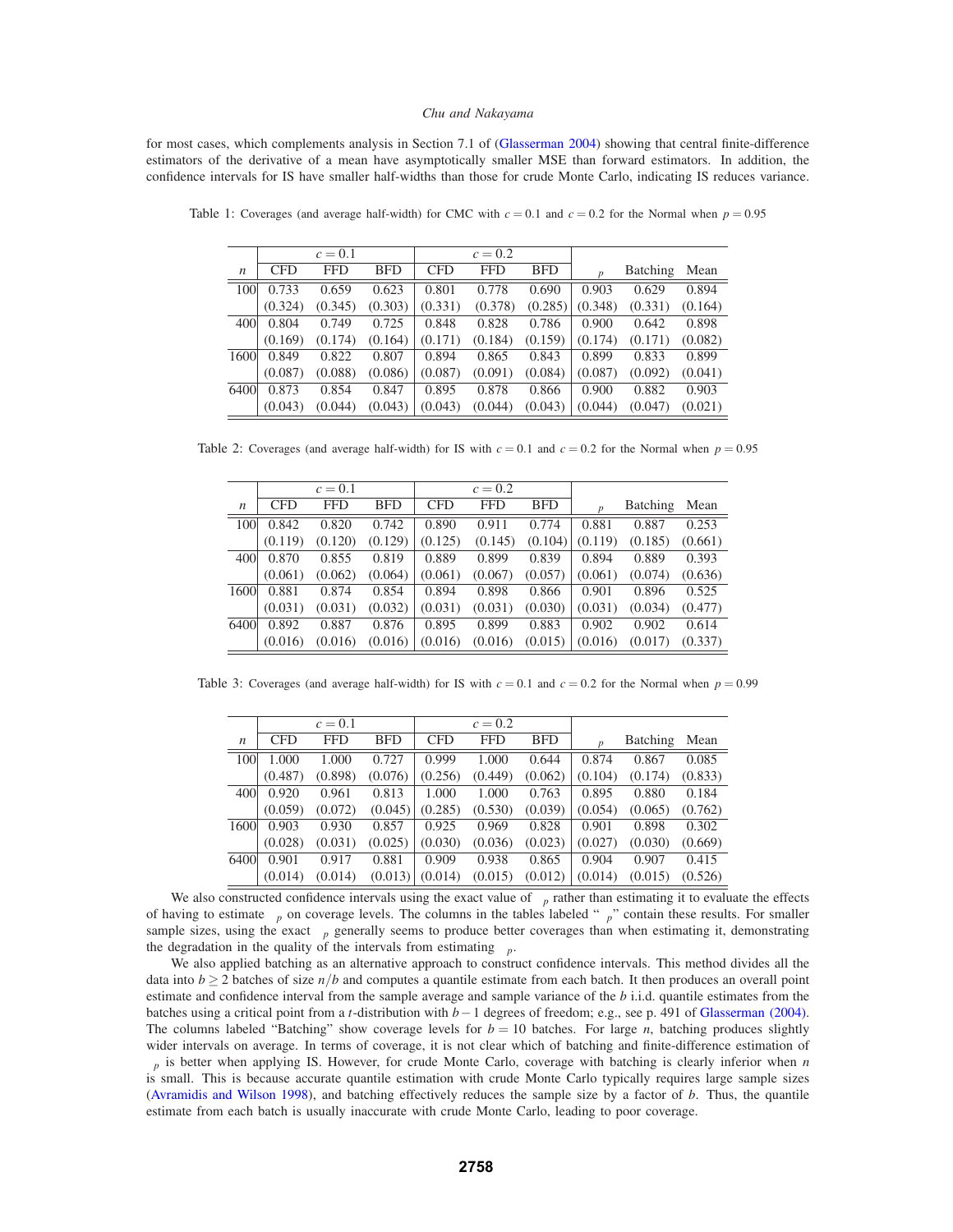|                  |            | $c=0.1$ |            |            | $c = 0.2$  |            |             |          |         |
|------------------|------------|---------|------------|------------|------------|------------|-------------|----------|---------|
| $\boldsymbol{n}$ | <b>CFD</b> | FFD     | <b>BFD</b> | <b>CFD</b> | <b>FFD</b> | <b>BFD</b> | $\varphi_p$ | Batching | Mean    |
| 100              | 0.726      | 0.662   | 0.608      | 0.802      | 0.791      | 0.681      | 0.910       | 0.561    | 0.894   |
|                  | (0.881)    | (0.966) | (0.796)    | (0.905)    | (1.069)    | (0.742)    | (0.952)     | (0.912)  | (0.278) |
| 400              | 0.802      | 0.751   | 0.722      | 0.844      | 0.831      | 0.722      | 0.898       | 0.660    | 0.896   |
|                  | (0.464)    | (0.482) | (0.447)    | (0.468)    | (0.510)    | (0.427)    | (0.476)     | (0.455)  | (0.140) |
| 1600             | 0.852      | 0.815   | 0.806      | 0.874      | 0.863      | 0.806      | 0.897       | 0.837    | 0.900   |
|                  | (0.236)    | (0.241) | (0.231)    | (0.237)    | (0.248)    | (0.227)    | (0.238)     | (0.249)  | (0.070) |
| 6400             | 0.878      | 0.857   | 0.854      | 0.891      | 0.886      | 0.854      | 0.906       | 0.888    | 0.901   |
|                  | (0.118)    | (0.120) | (0.117)    | (0.119)    | (0.122)    | (0.116)    | (0.119)     | (0.128)  | (0.035) |

Table 4: Coverages (and average half-width) for CMC with  $c = 0.1$  and  $c = 0.2$  for the SAN when  $p = 0.95$ 

Table 5: Coverages (and average half-width) for IS with  $c = 0.1$  and  $c = 0.2$  for the SAN when  $p = 0.95$ 

|                  |            | $c = 0.1$ |            |            | $c = 0.2$ |            |             |          |         |
|------------------|------------|-----------|------------|------------|-----------|------------|-------------|----------|---------|
| $\boldsymbol{n}$ | <b>CFD</b> | FFD       | <b>BFD</b> | <b>CFD</b> | FFD       | <b>BFD</b> | $\varphi_D$ | Batching | Mean    |
| 100              | 1.000      | 1.000     | 0.726      | 0.890      | 0.911     | 0.774      | 0.871       | 0.846    | 0.798   |
|                  | (0.403)    | (0.440)   | (0.366)    | (0.125)    | (0.145)   | (0.104)    | (0.400)     | (0.532)  | (0.710) |
| 400              | 0.922      | 0.964     | 0.794      | 0.889      | 0.899     | 0.839      | 0.891       | 0.879    | 0.835   |
|                  | (0.207)    | (0.217)   | (0.196)    | (0.061)    | (0.067)   | (0.057)    | (0.207)     | (0.234)  | (0.356) |
| 1600             | 0.900      | 0.931     | 0.845      | 0.894      | 0.898     | 0.866      | 0.896       | 0.894    | 0.864   |
|                  | (0.104)    | (0.106)   | (0.102)    | (0.031)    | (0.031)   | (0.030)    | (0.104)     | (0.114)  | (0.178) |
| 6400             | 0.899      | 0.815     | 0.871      | 0.895      | 0.899     | 0.883      | 0.898       | 0.902    | 0.883   |
|                  | (0.052)    | (0.053)   | (0.051)    | (0.016)    | (0.016)   | (0.015)    | (0.052)     | (0.057)  | (0.089) |

We also constructed confidence intervals for the mean  $\mu = E[X] = E_*[XL]$  as another benchmark for comparison. When applying IS, we used the same change of measure as when estimating the quantiles. For IS on the SAN, coverage levels for the mean are close to the nominal level. However, coverages are poor for the normal with IS, and we now explore this issue. Estimating  $\mu$  with IS entails averaging i.i.d. copies of *XL*, where  $X \sim F_*$  and  $L = L(X)$  is the likelihood ratio. The mean of  $F_*$  is  $\theta = \sqrt{-2\ln(1-p)}$ , so  $\theta = 2.4477$  when  $p = 0.95$  and  $\theta = 3.0349$  when  $p = 0.99$ , both of which are quite far from the original mean  $\mu = 0$ . (The variance of  $F_*$  remains at 1.) For large sample sizes *n*, Edgeworth expansions show that the coverage level when estimating a mean is largely affected by skewness for one-sided confidence intervals and by skewness and kurtosis for two-sided intervals; see pp. 50 and 72-73 of Hall (1992). We calculate the skewness of *XL* under  $F_*$  to be  $E_*[(XL)^2]/(E_*[(XL)^2])^{3/2} = \exp(3\theta^2/2)(-8\theta^3 - 6\theta)/(1+\theta^2)^{3/2}$ , which works out to  $-5.7 \times 10^4$  when  $p = 0.95$  and  $-7.4 \times 10^6$  when  $p = 0.99$ , indicating the distributions are quite asymmetric with much heavier left tails. The kurtosis of *XL* is  $E_*[(XL)^{4}]/(E_*[(XL)^{2}])^2 = \exp(4\theta^2)(3+54\theta^2+81\theta^4)/(1+\theta^2)^2$ , which is  $1.7 \times 10^{12}$  when  $p = 0.95$  and  $7.1 \times 10^{17}$  when  $p = 0.99$ . The huge values for skewness and kurtosis seem to explain the poor coverage when estimating the mean of the normal using IS. Further experiments with even larger sample sizes (not shown) indicate that coverages are converging to the nominal level at a very slow rate.

Table 6: Coverages (and average half-width) for IS with  $c = 0.1$  and  $c = 0.2$  for the SAN when  $p = 0.99$ 

|                  |            | $c = 0.1$  |            |            | $c = 0.2$  |            |             |          |         |
|------------------|------------|------------|------------|------------|------------|------------|-------------|----------|---------|
| $\boldsymbol{n}$ | <b>CFD</b> | <b>FFD</b> | <b>BFD</b> | <b>CFD</b> | <b>FFD</b> | <b>BFD</b> | $\varphi_D$ | Batching | Mean    |
| 100              | 1.000      | 1.000      | 0.704      | 1.000      | 1.000      | 0.614      | 0.873       | 0.811    | 0.889   |
|                  | (5.005)    | (9.703)    | (0.307)    | (2.549)    | (4.851)    | (0.246)    | (0.445)     | (0.659)  | (0.965) |
| 400              | 0.922      | 0.962      | 0.800      | 1.000      | 1.000      | 0.741      | 0.897       | 0.876    | 0.896   |
|                  | (0.253)    | (0.317)    | (0.189)    | (3.246)    | (6.330)    | (0.162)    | (0.232)     | (0.270)  | (0.486) |
| 1600             | 0.902      | 0.933      | 0.847      | 0.927      | 0.974      | 0.815      | 0.899       | 0.892    | 0.900   |
|                  | (0.119)    | (0.134)    | (0.105)    | (0.128)    | (0.161)    | (0.096)    | (0.117)     | (0.129)  | (0.243) |
| 6400             | 0.893      | 0.910      | 0.899      | 0.933      | 0.850      | 0.866      | 0.893       | 0.894    | 0.899   |
|                  | (0.059)    | (0.063)    | (0.060)    | (0.067)    | (0.053)    | (0.055)    | (0.059)     | (0.064)  | (0.122) |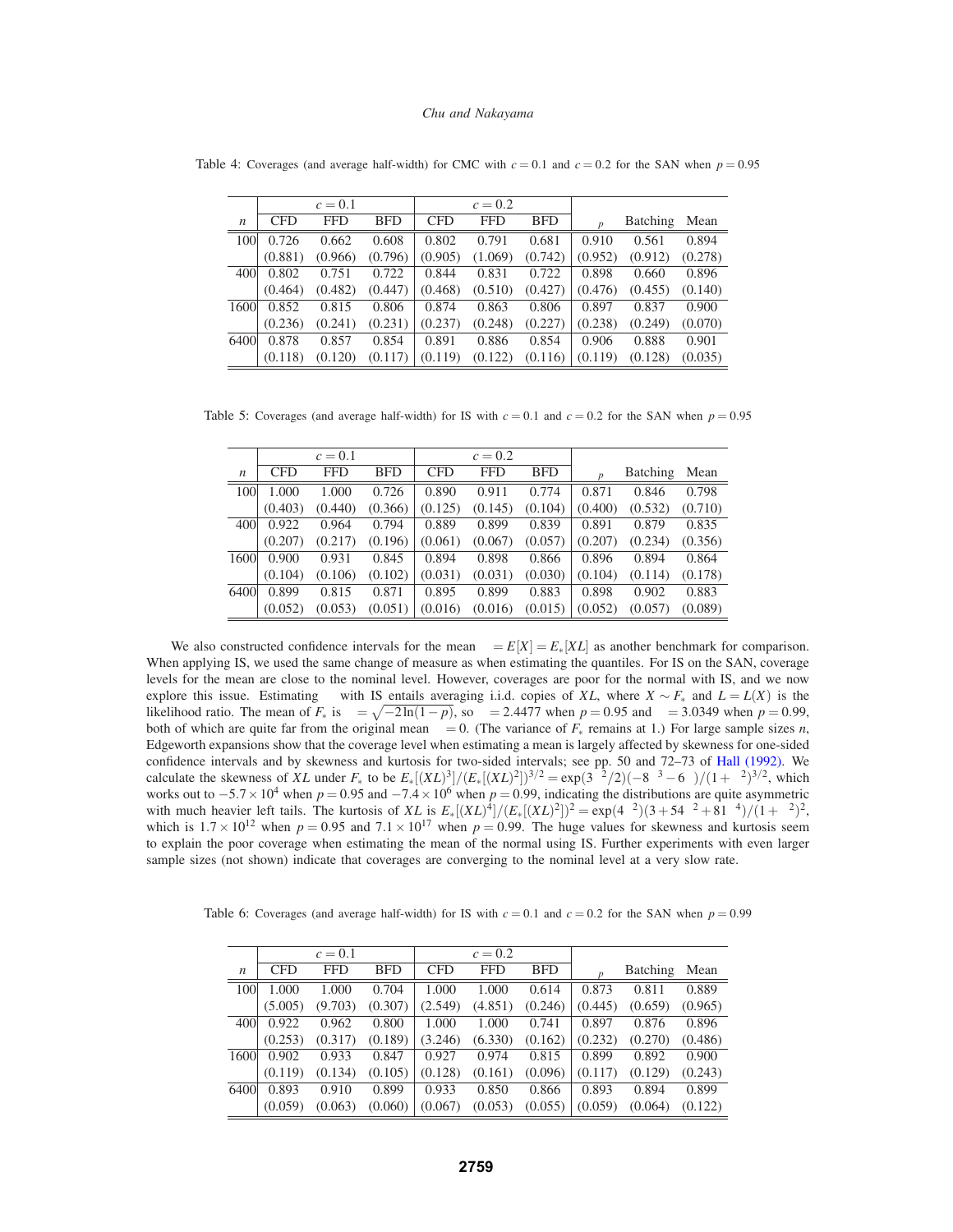Finally, Table 7 presents results from applying the combined estimator of  $\phi_p$  from (14). We combined  $r = 2$  values of *c*, using the strategy described at the end of Section 4.3. However, in terms of coverage, combining demonstrates no clear improvement, and perhaps even a slight degradation for small *n*.

Table 7: Coverages (and average half-width) with CFD  $(c = 0.1)$  and combined  $(r = 2, c_1 = 0.1, c_2 = 0.2, w_1 = 4/3$  and  $w_2 = -1/3$ ) for the SAN when  $p = 0.95$ 

| $\boldsymbol{n}$ | CFD     | Combined |
|------------------|---------|----------|
| 100              | 0.831   | 0.798    |
|                  | (0.403) | (0.397)  |
| 400              | 0.855   | 0.835    |
|                  | (0.207) | (0.206)  |
| 1600             | 0.872   | 0.864    |
|                  | (0.104) | (0.104)  |
| 6400             | 0.888   | 0.883    |
|                  | (0.052) | (0.052)  |

## **5 CONCLUDING REMARKS**

In this paper we developed asymptotically valid confidence intervals for quantiles when applying IS. To do this we provided a consistent estimator of the asymptotic variance  $\kappa_p^2$  appearing in the CLT that the quantile estimator satisfies. It turns out that  $\kappa_p = \psi_p \phi_p$ , and we gave consistent estimators of  $\psi_p$  and  $\phi_p = 1/f(\xi_p)$ . Our estimators of  $\phi_p$  are finite-difference estimators, and their consistency can be shown by exploiting a Bahadur-Ghosh representation for the IS quantile estimator, which we also establish.

In Chu and Nakayama (2010) we extend these results to a general framework for variance-reduction techniques (VRTs), allowing the construction of asymptotically valid confidence intervals when applying any VRT within our framework. Our framework specifies conditions on the VRT estimator of the CDF, and we show the framework encompasses antithetic variates, control variates, and a combination of IS and stratification.

## **ACKNOWLEDGMENTS**

This material is based upon work supported in part by the National Science Foundation under grant number CMMI-0926949. Any opinions, findings, and conclusions or recommendations expressed in this material are those of the authors and do not necessarily reflect the views of the National Science Foundation.

### **REFERENCES**

- Avramidis, A. N., and J. R. Wilson. 1998. Correlation-induction techniques for estimating quantiles in simulation. *Operations Research* 46:574–591.
- Babu, G. J. 1986. Efficient estimation of the reciprocal of the density quantile function at a point. *Statistics and Probability Letters* 4:133–139.
- Bahadur, R. R. 1966. A note on quantiles in large samples. *Annals of Mathematical Statistics* 37:577–580.
- Billingsley, P. 1995. *Probability and measure*. Third ed. New York: John Wiley & Sons.
- Bloch, D. A., and J. L. Gastwirth. 1968. On a simple estimate of the reciprocal of the density function. *Annals of Mathematical Statistics* 39:1083–1085.
- Bofinger, E. 1975. Estimation of a density function using order statistics. *Australian Journal of Statistics* 17:1–7.
- Chu, F., and M. K. Nakayama. 2010. Confidence intervals for quantiles when applying variance-reduction techniques. *submitted*.
- David, H. A., and H. Nagaraja. 2003. *Order statistics*. Third ed. Hoboken, NJ: Wiley.
- Fu, M. C., L. J. Hong, and J.-Q. Hu. 2009. Conditional Monte Carlo estimation of quantile sensitivities. *Management Science* 55:2019–2027.
- Ghosh, J. K. 1971. A new proof of the Bahadur representation of quantiles and an application. *Annals of Mathematical Statistics* 42:1957–1961.
- Glasserman, P. 2004. *Monte Carlo methods in financial engineering*. New York: Springer.
- Glasserman, P., P. Heidelberger, and P. Shahabuddin. 2000. Variance reduction techniques for estimating value-at-risk. *Management Science* 46:1349–1364.
- Glynn, P. W. 1996. Importance sampling for Monte Carlo estimation of quantiles. In *Mathematical Methods in Stochastic Simulation and Experimental Design: Proceedings of the 2nd St. Petersburg Workshop on Simulation*, 180–185: Publishing House of St. Petersburg University, St. Petersburg, Russia.